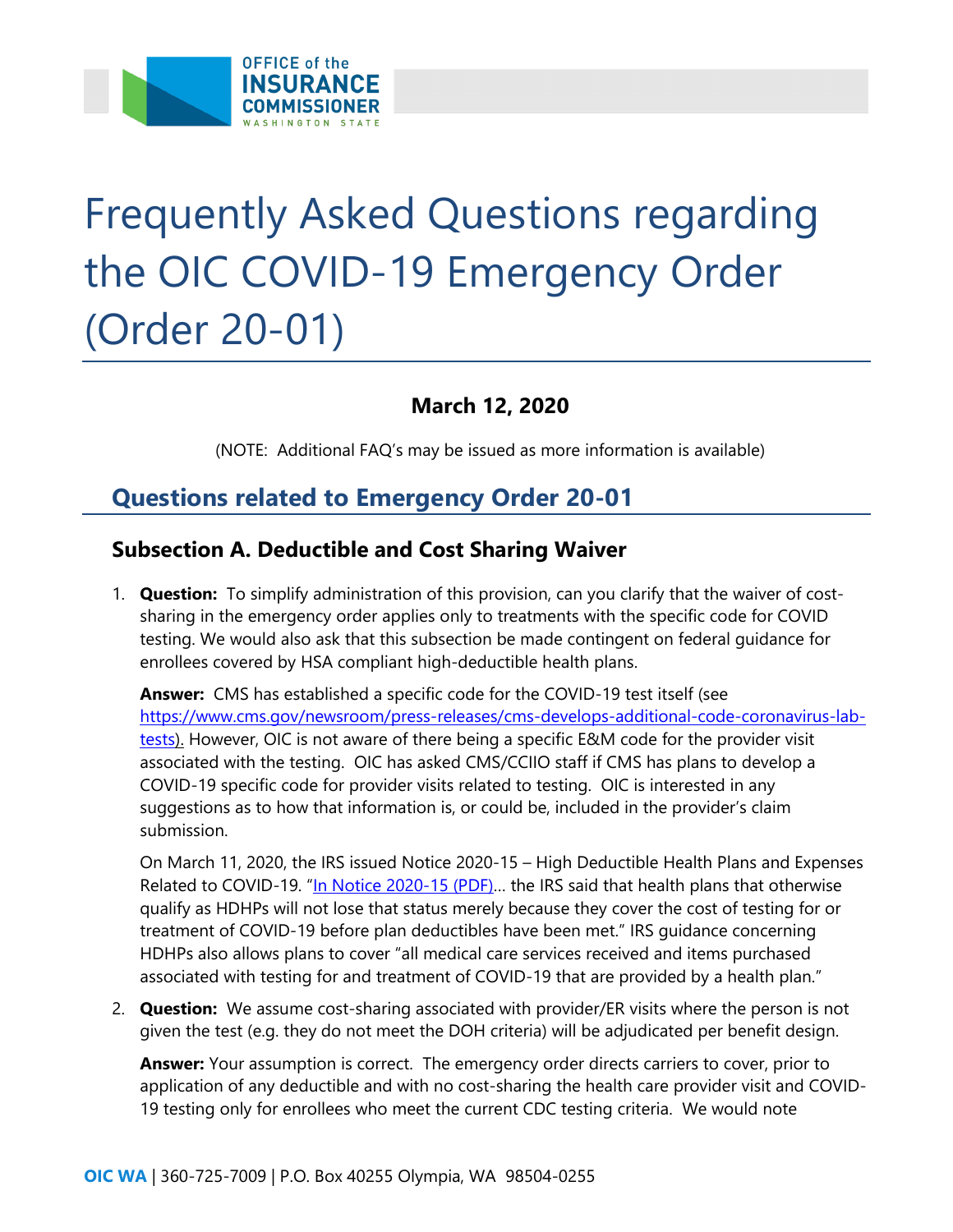however, that the determination of whether an enrollee meets the criteria is made by the enrollee's health care provider, and not the carrier. OIC is also aware that the CDC has recently broadened the criteria for testing. . In addition, where the test is ordered, the cost of the test and the provider visit must be covered regardless of the outcome of the test.

 3. **Question:** Can OIC clarify regarding covering services without cost sharing or deductibles beyond the specific COVID-19 test and associated provider visit? Plans are not sure if other diagnostic tests at a covered visit need to be covered without cost sharing , such as such as lung imaging for pneumonia, or a flu test.

 **Answer:** The emergency order applies to COVID-19 testing and the provider visit associated with the testing. It does not require coverage, prior to deductible and with no cost-sharing, of services other than those specifically included in the order. However, if in the future, additional testing or protocol were to be required by CDC or other governmental entities as part of COVID-19 testing, those tests or protocols also would be required to be covered.

 4. **Question:** Some local media coverage of the OIC emergency order gives the impression that all COVID-19 related services will be covered with no cost-sharing. Assuming this is not the case (per question #3), can OIC reach out to local media to clarify for further press coverage?

 **Answer:** OIC has established a Coronavirus website with frequently asked questions. This website is a resource for local media, as well as consumers, providers and other interested persons. The website [\(https://www.insurance.wa.gov/health-insurance-and-coronavirus-covid-](https://www.insurance.wa.gov/health-insurance-and-coronavirus-covid-19-frequently-asked-questions)[19-frequently-asked-questions\)](https://www.insurance.wa.gov/health-insurance-and-coronavirus-covid-19-frequently-asked-questions) answers this question in the highlighted response below:

#### **Will my health insurer waive my deductible since this has been declared an emergency?**

Commissioner Kreidler has [instructed all state-regulated health plans \(PDF, 251KB\)](https://www.insurance.wa.gov/media/8976) to waive deductibles and copays for people who need testing for COVID-19. [State law gives](https://app.leg.wa.gov/RCW/default.aspx?cite=48.02.060)  [him the authority \(leg.wa.gov\)](https://app.leg.wa.gov/RCW/default.aspx?cite=48.02.060) to do so, once the governor has issued an emergency proclamation. The waiver only applies to the testing for COVID-19 and the provider visit to order the testing. This does not include tests and services for other conditions that may occur as part of the visit. People who suspect they need testing should [check with](https://www.doh.wa.gov/Emergencies/NovelCoronavirusOutbreak2020/TestingforCOVID19)  [the Department of Health \(doh.wa.gov\)](https://www.doh.wa.gov/Emergencies/NovelCoronavirusOutbreak2020/TestingforCOVID19) and contact their provider's office first. People who do not need to be tested for COVID-19 may still need to meet their deductibles and pay a copay when visiting a provider.

5. **Question**: Some carriers have reported that providers are not using the COVID claims coding released last week. Can OIC reach out to DOH and ask them to communicate the expectation to use the new codes to providers?

 **Answer:** On March 12, 2020, OIC reached out to the Washington State Department of Health and asked them to include this information on the provider resources page of their COVID-19 website.

 6. **Question:** If consumers are on vacation in California (or any other state that does not border Washington) and do not have out-of-network benefits, will their insurance plan in Washington be expected to cover the costs for any COVID-19 testing in these cases?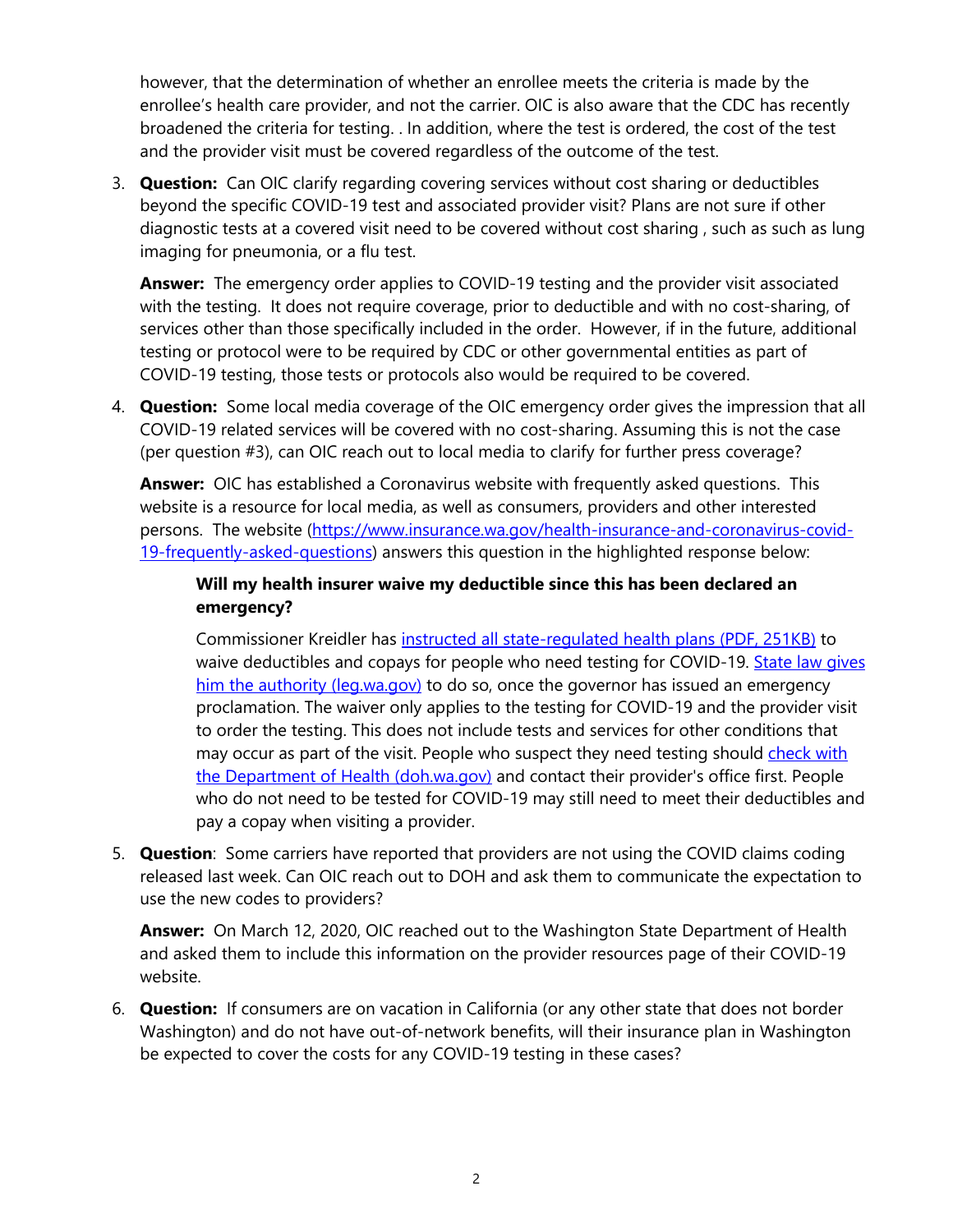**Answer:** If a consumer is out of state and their Washington health plan does not have out-ofnetwork benefits, their health plan will not be expected to cover the costs of COVID-19 testing unless the testing is provided as part of emergency services to "evaluate and stabilize a patient."

## **Part B: Prescription Refills**

 1. **Question:** Will OIC provide carriers flexibility in how they ensure members are given access to these permitted one-time refills, for example filling refills online or by phone through our mail order pharmacy.

 **Answer:** The emergency order does not limit the means that are used by carriers to refill enrollee's medications, as long as enrollees can access their medications and any policy is fully and clearly disclosed to enrollees.

 2. **Question:** There is some concern that the current language could cause alarm for consumers, inciting some to unnecessarily refill medications. Carriers want to avoid creating a shortage of medication for all our members. We request that OIC work with carriers' plans to monitor for and avoid such a scenario.

 **Answer:** OIC is open to suggestions from carriers as to how best to monitor the extent to which enrollees are requesting refills. OIC does not have access to medication supply or current claims data needed to determine whether a shortage of medication is occurring.

 3. **Question:** The order states that consumers can get an early refill of their medication. For example, consumers are asking to get their prescriptions seven days prior to their refill – or even earlier. The order also mentions an "adequate supply" of medication. What is that meaning of adequate? Consumers may want to prepare for at least a 14-day quarantine.

 **Answer:** What is an adequate supply will depend on the type of drug that is prescribed and the needs of the enrollee, and should be guided by the recommendations of the prescribing provider and pharmacist. Drugs that can be easily abused, (such as those listed in the emergency order, or on the DOH Schedule II list) may need to be limited by the provider and pharmacy. OIC does not interpret the emergency order to override federal or state statutory or regulatory requirements related to dispensing medication. OIC understands that state or federal law may limit early refill of certain types of prescription drugs by a pharmacist, and that pharmacists are obligated to comply with these laws.

 4. **Question:** The language of the prescription refill provision authorizes carriers to "take into consideration patient safety risks" when allowing enrollees to obtain refills for certain drug classes. This appears to put the decision of patient safety in the hands of the carrier, not the providers. Are carriers permitted to continue to use their own criteria for the listed categories of drugs? Is that list of drugs exclusive or could it include all schedule II drugs?

 **Answer:** The language of the order grants carriers the authority to "consider patient safety risk "urgent review request". It establishes different requirements for each. A carrier that denies a associated with" early refills of opiates, benzodiazepines, and stimulants and other "certain drug classes." WAC 284-43-2020 establishes drug utilization review criteria, and establishes timelines that the carrier must meet to respond to enrollee requests for medications for, and enrollee appeal rights. WAC 284-43-2020 distinguishes between a "nonurgent review request" and an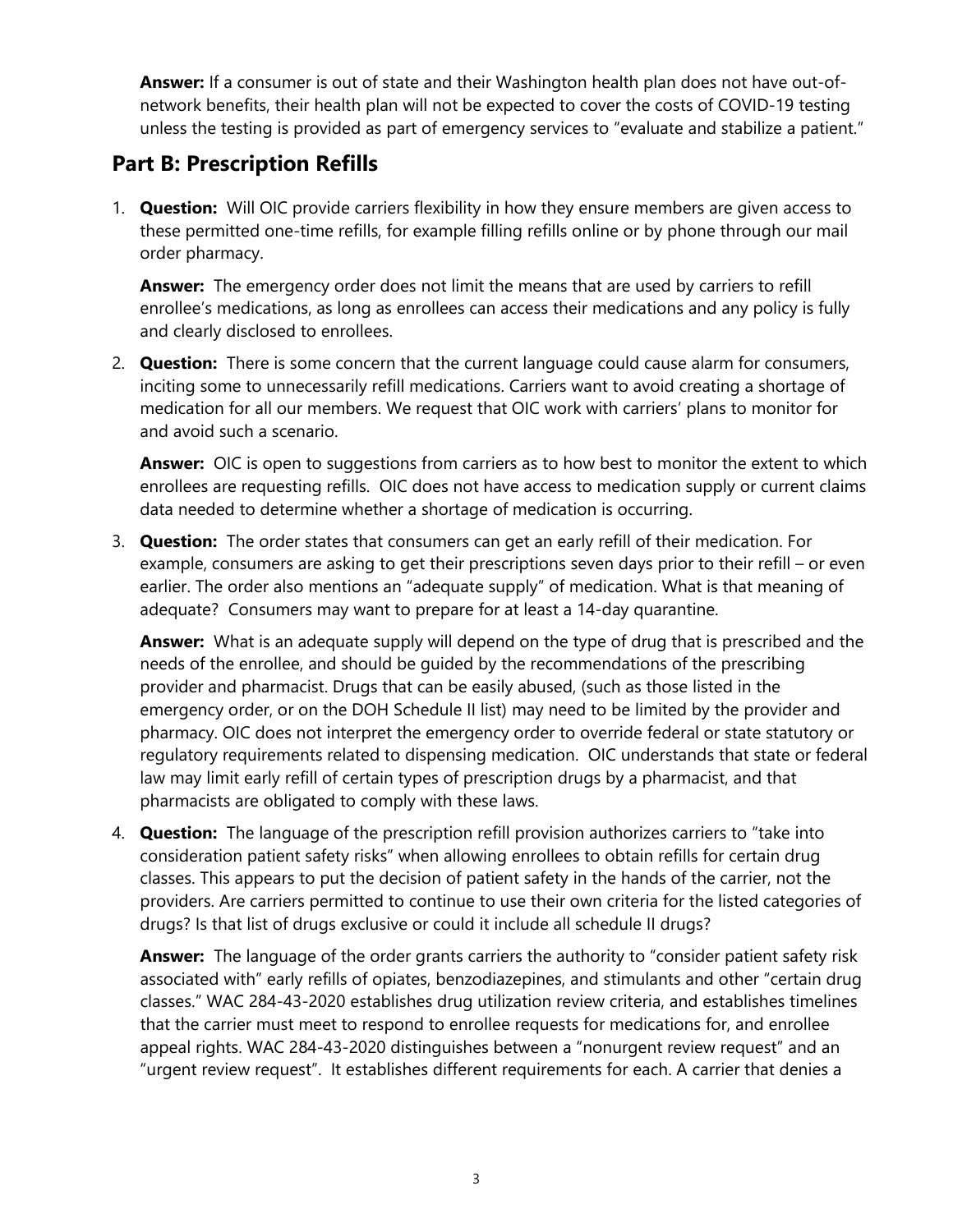patient's request for an early refill of a drug such as oxycodone based on patient safety considerations must still comply with WAC 284-43-2020.

# **Part C: Prior authorization**

 1. **Question:** Although the emergency order states that carriers must suspend prior authorization requirements that apply to covered diagnostic testing and treatment of COVID-19, would carriers still be permitted to apply restrictions as outlined in guidance provided by public health officials (i.e., CDC or DOH guidelines)? Or, is the expectation that only health care providers can apply those restrictions (e.g., testing for at-risk populations showing symptoms)? Please clarify.

 **Answer:** Testing for at-risk populations showing symptoms is addressed in Paragraph A of the with CDC guidelines. OIC would be concerned about a carrier's application of a CDC or DOH order. The enrollee's health care provider makes this determination, which must be consistent guideline in a manner that is contrary to a clinician's determination.

 2. **Question:** Please clarify whether the prohibition on prior authorization requirements would still permit carriers to direct enrollees to in-network facilities for testing and treatment. We understand that if the health plan does not have a sufficient type or number of providers in their network, enrollees may access care outside the network as directed.

 **Answer:** Yes, the prohibition on prior authorization requirements would permit carriers to direct enrollees to in-network facilities for testing and treatment, consistent with WAC 284-170- 200.

### **Part D: Provider network access**

1. **Question**: Carriers are unsure of how to ensure compliance with network adequacy for testing. There are currently only two testing facilities. If those exceed their capacity to process tests we would have no way to ensure timely access. As for timely access to providers, would OIC permit single case agreements and/or relax geographic proximity requirements to assist in compliance? System capacity and/or workforce shortages could render plans unable to go through the normal process to add network providers.

 **Answer:** It is OIC's understanding that additional testing facilities have been approved by the FDA, including the University of Washington and several commercial laboratories.

 2. **Question**: To the extent this provision relates to enrollees that are treated in non-clinical settings (i.e. quarantine sites), carriers request additional dialogue with OIC as to how best to ensure carriers are appropriately reimbursing for medically necessary care received by our members.

**Answer:** OIC is willing to engage in dialogue on this issue.

- 3. **Question:** If an enrollee goes to an out-of-network provider for services covered prior to deductible and with no cost-sharing under the emergency order:
	- The provider cannot charge the patient anything relating to the testing or the kit correct?
	- Is there any requirement around the amount that the carrier needs to pay the out-ofnetwork provider for this visit?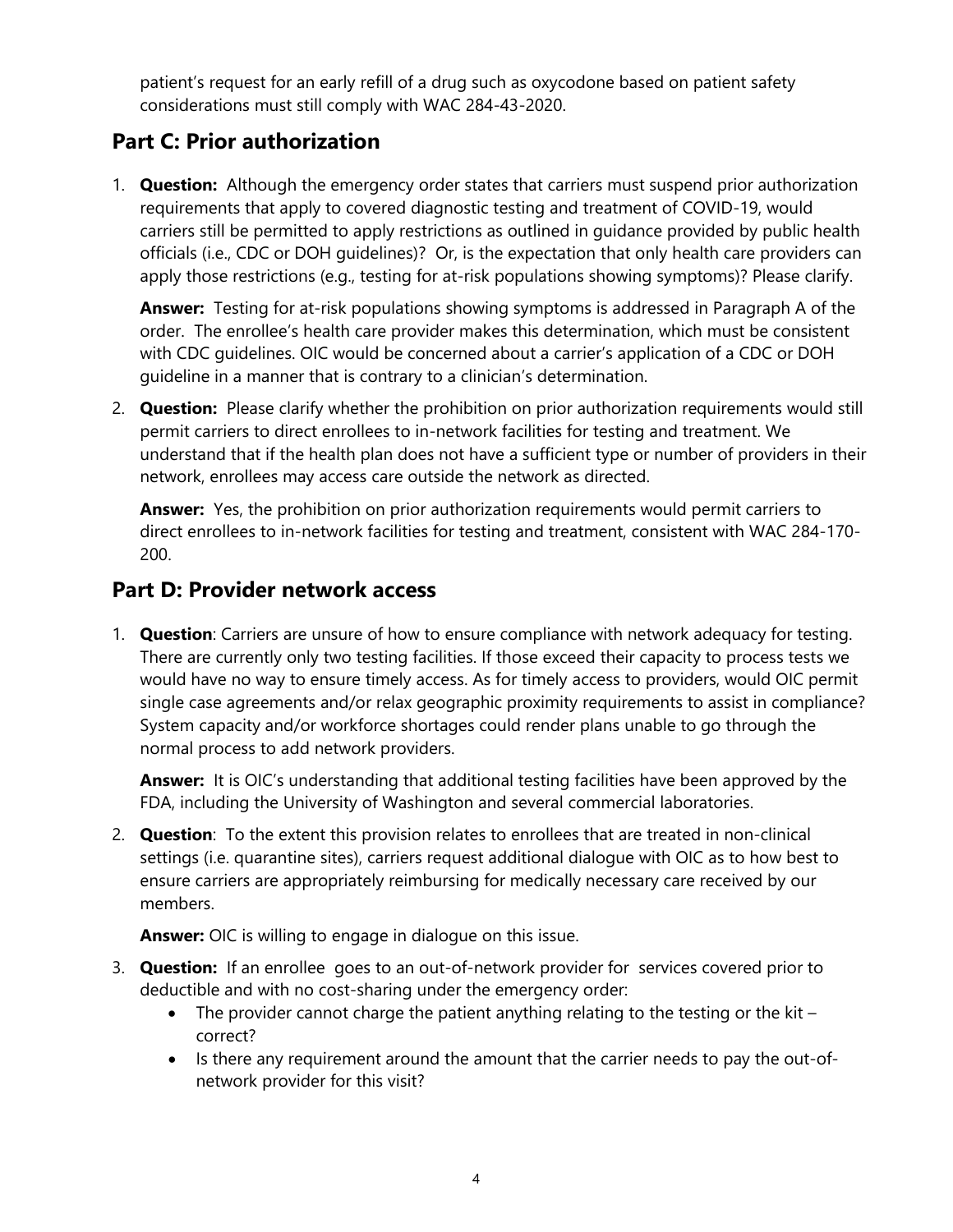**Answer:** The order requires coverage pre-deductible and with no cost-sharing of the health care provider visit and FDA-authorized COVID-19 testing for enrollees who meet CDC criteria for testing. If an enrollee receives services from an out-of-network provider because the carrier has an absence of or an insufficient number or type of participating providers to provide the service, the carrier must cover the service prior to the application of any deductible and with no-costsharing. The order does not establish any requirement related to the amount carriers need to pay out of network providers or laboratories.

# **Other questions/issues:**

### **Telehealth**

1. **Question:** One area where we are focusing our efforts is around telehealth. This technology enables people who believe they have COVID-19 to be seen at home rather than visit offices or emergency departments where they may spread the disease or be close to people that have it. It also gives patients 24/7 access to care, allow surveillance of patients at risk while keeping them at home and ensure treatment in hospitals is reserved for high-need patients. In addition to treating confirmed or suspected cases of COVID-19, telehealth and virtual visits permit practices to provide for continuity of care for primary care, behavioral health, and other critical services, which is critical as we continue to socially isolate to prevent spread of the virus.

The insurance commissioner in Colorado is [advising](https://www.thedenverchannel.com/news/national/coronavirus/colorado-directs-insurers-to-waive-cost-sharing-promote-telehealth-services-for-covid-19-testing) insurance carriers to remind Coloradans of something similar? The OIC could even consider going a step farther and waive out-of-pocket the telehealth services available to them and is requiring coverage of in-network telehealth services related to COVID-19 at no cost share, including co-pays, deductibles and co-insurance that would normally apply to the telehealth visit. Has Commissioner Kreidler considered doing expenses for all telehealth services (not just ones related to treatment of COVID-19) in order to incentivize patients to receive primary, behavioral health and other services at home.

 **Answer:** RCW 48.43.735 sets out requirements related to health plan coverage of telemedicine and store and forward technology. In addition, ESSB 5385 was passed by the legislature on March 9 and is pending action by the Governor. Telemedicine and store and forward technology coverage of a service is required if the plan provides coverage of the service when provided in person, the service is medically necessary, the service is included in the essential health benefits, and the service is determined to be safely and effectively provided through telemedicine or store and forward technology according to generally accepted health care practices and standards, and the technology used to provide the service meets state and federal health information privacy and security requirements. The Commissioner's order does not specifically address coverage of telemedicine, but would support carriers' coverage of telemedicine services by its network providers to ensure appropriate access to care.

 2. **Question:** Mental health providers are asking if they can receive telemedicine pay for their patients' treatment to reduce the number of patients coming into their offices for in-person consultations due to the COVID-19 outbreak. Is there anything that the Commissioner can do with his emergency powers about broadening telemedicine?

 **Answer:** As noted above, the use of telemedicine is governed by RCW 48.43.735. The Commissioner must be very mindful of state and federal laws governing privacy and security of